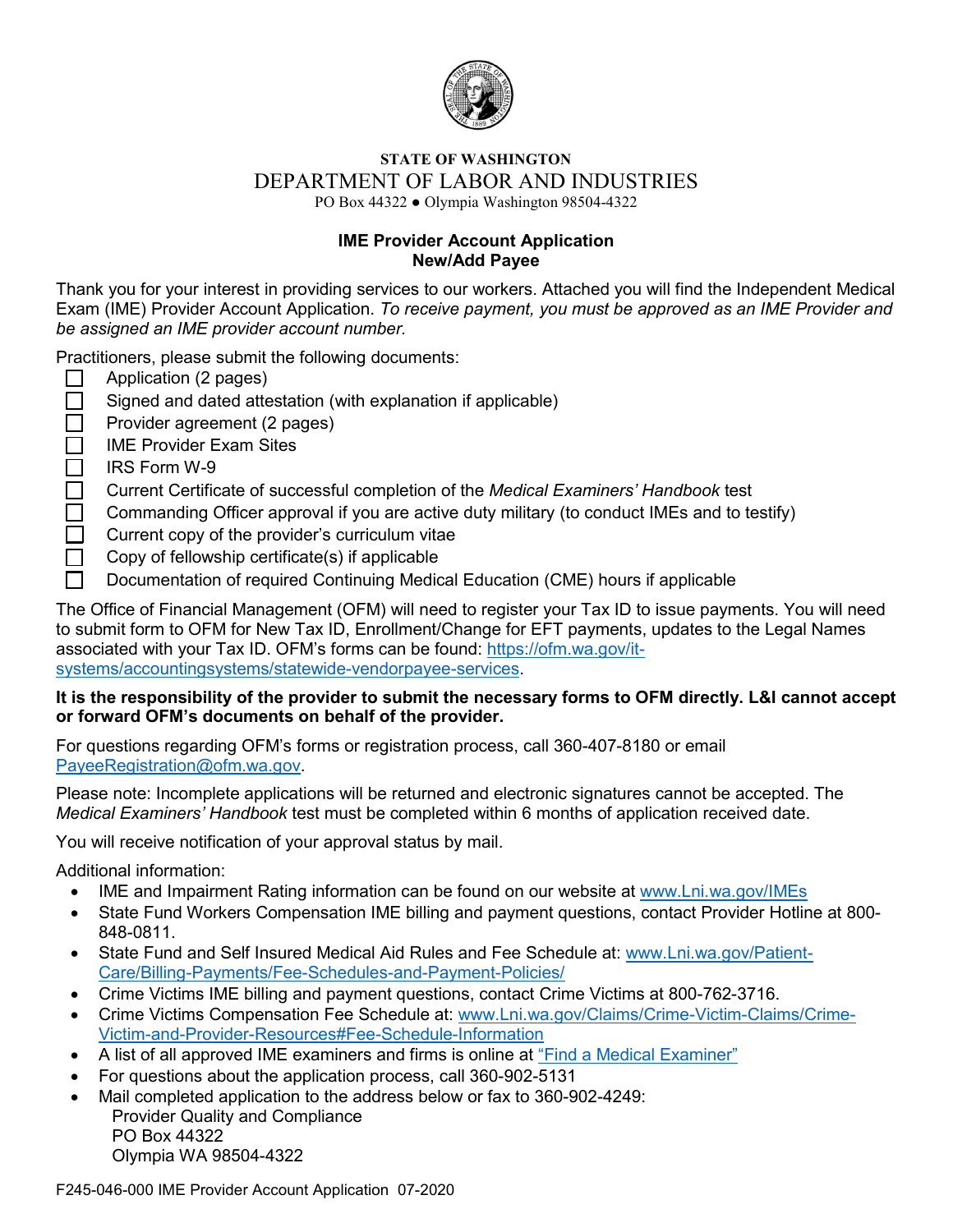| Labor & Industries                                                                                                                            | <b>New / Add Payee</b>                                                                                          |
|-----------------------------------------------------------------------------------------------------------------------------------------------|-----------------------------------------------------------------------------------------------------------------|
| Mail or fax completed application to:<br><b>Provider Quality and Compliance</b><br>PO Box 44322<br>Olympia WA 98504-4322<br>Fax: 360-902-4249 |                                                                                                                 |
| A. Application Information                                                                                                                    |                                                                                                                 |
| I am working:<br>In Washington State                                                                                                          | Outside of Washington State:                                                                                    |
| <b>B.</b> Tax Reporting Information                                                                                                           |                                                                                                                 |
|                                                                                                                                               | 1. Tax payer identification number (EIN or SSN – must match the IRS Form W-9 submitted with this application)   |
| C. Payee Account and Billing Information                                                                                                      |                                                                                                                 |
| 2. Business Name (name used on your bills)                                                                                                    |                                                                                                                 |
| 3. Contact Name                                                                                                                               | <b>Contact Phone number</b>                                                                                     |
| 4. Physical location of business                                                                                                              |                                                                                                                 |
| Street address                                                                                                                                | City<br>State<br>Zip Code                                                                                       |
| 5. Billing Address (where you want your check sent)<br>Street address                                                                         | Zip Code<br>City<br>State                                                                                       |
| 6. Location Phone Number                                                                                                                      | 7. Billing Phone Number                                                                                         |
| 8. Medical Director Name (Firms only)                                                                                                         | 9. Medical Director professional license number                                                                 |
| D. Practitioner Information                                                                                                                   |                                                                                                                 |
| 10. Provider's Name (Last, First, MI)                                                                                                         | 12. Date of Birth<br>11. Gender<br>Male<br>Female                                                               |
|                                                                                                                                               | List any other name(s) under which you have been known by reference, licensing and/or educational institutions: |
| 13. Type of license                                                                                                                           | 14. Professional license number                                                                                 |
| <b>MD</b><br>DDS/DMD<br>DO<br>DC                                                                                                              | <b>DPM</b>                                                                                                      |

| 15. Practice specialty/subspecialty              | 16. DEA number               |       |          |
|--------------------------------------------------|------------------------------|-------|----------|
| 17. Provider's mailing address<br>Street address | City                         | State | Zip Code |
| 18. Provider's phone number                      | 19. Provider's email address |       |          |
| 20. Foreign Language(s) you speak fluently:      |                              |       |          |

#### **E. NPI Information**

| - 21                         | 22              |
|------------------------------|-----------------|
| . Individual provider's name | Individual NPL* |
|                              | number          |
|                              |                 |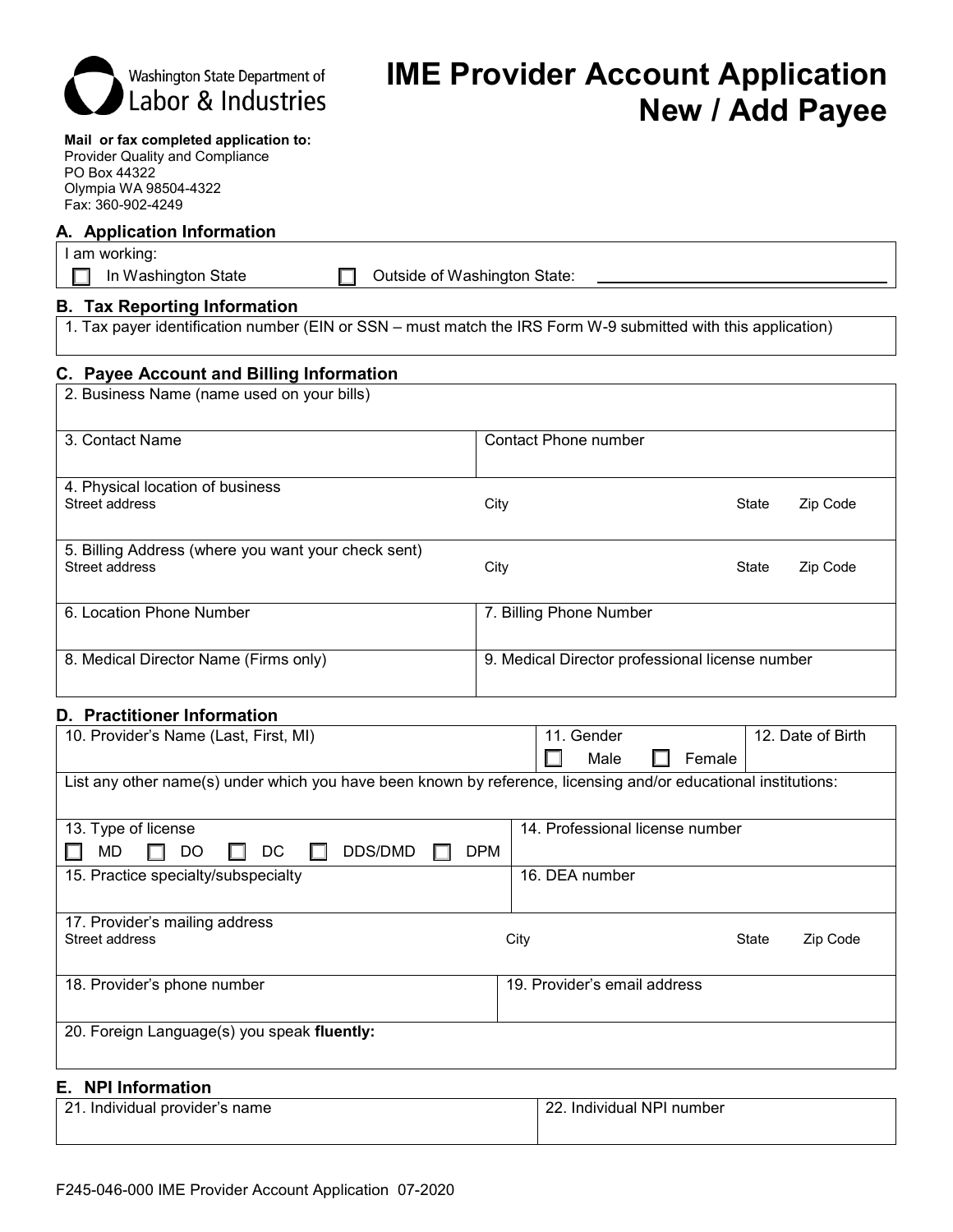### **Applicant Name:**

| <b>Medical Qualifications</b><br>F.                                                                                                                                                                                                                           |
|---------------------------------------------------------------------------------------------------------------------------------------------------------------------------------------------------------------------------------------------------------------|
| Doctors licensed to perform medicine and surgery (MD), osteopathic medicine and surgery (DO), podiatric<br>1.                                                                                                                                                 |
| Medicine and surgery (DPM) must complete the following:                                                                                                                                                                                                       |
| I am certified by a board recognized by:                                                                                                                                                                                                                      |
| American Board of Medical Specialties, name of board(s):                                                                                                                                                                                                      |
|                                                                                                                                                                                                                                                               |
| American Osteopathic Assn. Bureau of Osteopathic Specialties, name of board(s):                                                                                                                                                                               |
| American Podiatric Medical Association, name of boards(s):                                                                                                                                                                                                    |
| I am not board certified:                                                                                                                                                                                                                                     |
| Have you completed a residency?<br>(Attach Documentation)<br>Yes<br>No                                                                                                                                                                                        |
| Are you in the process of completing<br>No<br>Anticipated Completion Date<br>Yes                                                                                                                                                                              |
| your Board Certification?                                                                                                                                                                                                                                     |
| Doctors licensed to practice chiropractic must complete the following:<br>2.                                                                                                                                                                                  |
| I served as an L&I chiropractic consultant for at least 2 years. Dates:                                                                                                                                                                                       |
|                                                                                                                                                                                                                                                               |
| I attended the department's Chiropractic IME Examiner seminar. New applicants must have attended in the                                                                                                                                                       |
| Dates attended:<br>previous 2 years.                                                                                                                                                                                                                          |
|                                                                                                                                                                                                                                                               |
| Dental examiner applicants must complete the following:<br>3.                                                                                                                                                                                                 |
| I have a minimum of two years of post-doctoral clinical experience. Dates:                                                                                                                                                                                    |
|                                                                                                                                                                                                                                                               |
|                                                                                                                                                                                                                                                               |
| G. Practice and Continuing Education Information                                                                                                                                                                                                              |
| 1. Do you currently provide patient related services (excluding IME's)?<br>Yes<br>No                                                                                                                                                                          |
| If yes, indicate how many hours - select only ONE reporting method below:                                                                                                                                                                                     |
| Per week<br>Hours<br>Per Month<br>Per Year<br><b>Hours</b><br>hours                                                                                                                                                                                           |
| If no, list the date you retired from direct patient care:                                                                                                                                                                                                    |
| 2. Name of Practice, Affiliation or Clinic:                                                                                                                                                                                                                   |
|                                                                                                                                                                                                                                                               |
| 3. Effective Date at primary practice location                                                                                                                                                                                                                |
|                                                                                                                                                                                                                                                               |
|                                                                                                                                                                                                                                                               |
| 4. Contact Name<br><b>Contact Phone number</b>                                                                                                                                                                                                                |
|                                                                                                                                                                                                                                                               |
| 5. Practice Website                                                                                                                                                                                                                                           |
|                                                                                                                                                                                                                                                               |
| Yes<br>6. Additional practice location listed on CV?<br>No                                                                                                                                                                                                    |
| 7. Include Contact information for additional practice:                                                                                                                                                                                                       |
| 8. Are you currently active duty military?<br>Yes<br>No                                                                                                                                                                                                       |
| 9. Do you have approval to conduct IMEs and testify from your Commanding Officer?<br>No<br>Yes                                                                                                                                                                |
| If yes, please attach a copy of the approval.                                                                                                                                                                                                                 |
| 10. Do you currently provide a minimum of 768 hours of patient related services per year?<br>Yes<br>No                                                                                                                                                        |
| If no, you must submit documentation showing you have fulfilled the requirements for your respective state licensure since your last renewal per<br>WAC 296-23-317(3). Submit documentation of CE hours indicating the name of course, date and hours earned. |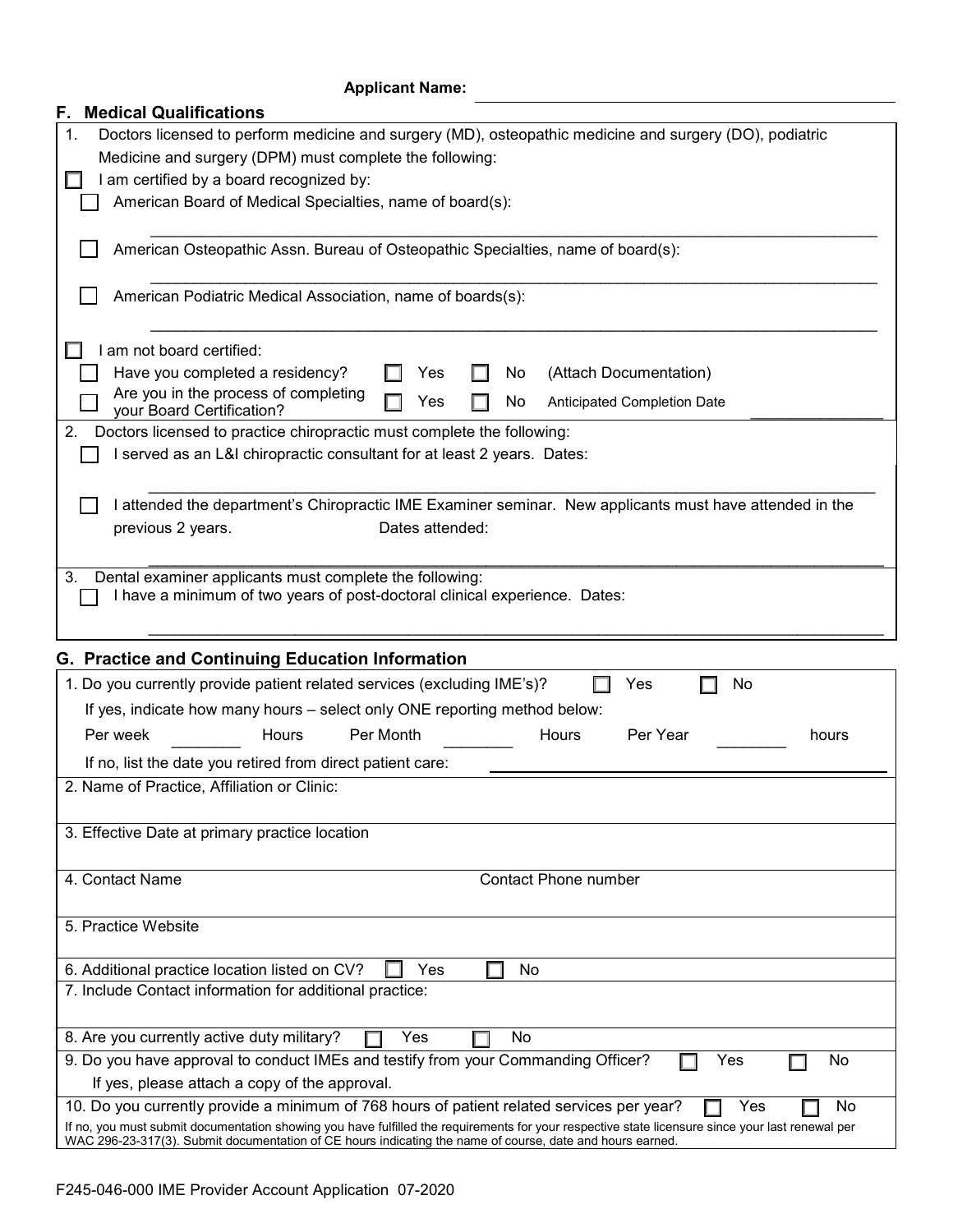### **Labor and Industries IME Attestation Questions ― to be completed by the practitioner**

Please answer all of the following questions. If your answer to any of the following questions is "Yes", provide details as specified on the attached Professional Liability Action Page. *If you attach additional sheets, sign and date each sheet.*

| А. | PROFESSIONAL SANCTIONS                                                                                                                                                                                                                                                                                                                                                                                                                                                                                                                                                                            |                      |  |
|----|---------------------------------------------------------------------------------------------------------------------------------------------------------------------------------------------------------------------------------------------------------------------------------------------------------------------------------------------------------------------------------------------------------------------------------------------------------------------------------------------------------------------------------------------------------------------------------------------------|----------------------|--|
| 1. | Have you ever been, or are you now in the process of being denied, revoked, terminated, suspended, restricted,<br>reduced, limited, sanctioned, placed on probation, monitored, or not renewed for any of the following? Or have you<br>voluntarily or involuntarily relinquished, withdrawn, or failed to proceed with an application for any of the following in<br>order to avoid an adverse action or to preclude an investigation or while under investigation relating to professional<br>competence or conduct?                                                                            |                      |  |
|    | License to practice any profession in any jurisdiction?<br>a.                                                                                                                                                                                                                                                                                                                                                                                                                                                                                                                                     | No<br>Yes            |  |
|    | Other professional registration or certification in any jurisdiction?<br>b.                                                                                                                                                                                                                                                                                                                                                                                                                                                                                                                       | Yes<br>No            |  |
|    | Specialty or subspecialty board certification<br>c.                                                                                                                                                                                                                                                                                                                                                                                                                                                                                                                                               | No<br>Yes            |  |
|    | Membership on any hospital medical staff<br>d.                                                                                                                                                                                                                                                                                                                                                                                                                                                                                                                                                    | No<br>Yes            |  |
|    | Clinical privileges at any facility, including hospitals, ambulatory surgical centers, skilled nursing<br>е.<br>facilities, etc.                                                                                                                                                                                                                                                                                                                                                                                                                                                                  | $\sqcap$ No<br>Yes   |  |
|    | Medicare, Medicaid, FDA, NIH (Office of Human Research Protection), governmental, national,<br>f.<br>or international regulatory agency or any public program                                                                                                                                                                                                                                                                                                                                                                                                                                     | No<br>Yes<br>$\Box$  |  |
|    | Professional society membership or fellowship<br>g.                                                                                                                                                                                                                                                                                                                                                                                                                                                                                                                                               | No<br>Yes            |  |
|    | Participation/member in HMO, PPO, IPA, PHO, or other entity<br>h.                                                                                                                                                                                                                                                                                                                                                                                                                                                                                                                                 | No<br>Yes            |  |
|    | i.<br>Academic appointment                                                                                                                                                                                                                                                                                                                                                                                                                                                                                                                                                                        | No<br>Yes            |  |
|    | Authority to prescribe controlled substances (DEA or other authority)                                                                                                                                                                                                                                                                                                                                                                                                                                                                                                                             | No<br>Yes            |  |
|    | 2. Have you been subject to review, challenges, and/or disciplinary action, formal or informal, by an<br>ethics committee, licensing board, medical disciplinary board, professional association or<br>education/training institution?                                                                                                                                                                                                                                                                                                                                                            | Yes $\Box$ No        |  |
| 3. | Have you been found by a state professional disciplinary board to have committed unprofessional<br>conduct as defined in applicable state provisions?                                                                                                                                                                                                                                                                                                                                                                                                                                             | $\Box$ Yes $\Box$ No |  |
| 4. | Have you ever been the subject of any reports to a state, federal, national data bank, or state licensing<br>or disciplinary entity?                                                                                                                                                                                                                                                                                                                                                                                                                                                              | Yes □No              |  |
| В. | <b>CRIMINAL HISTORY</b>                                                                                                                                                                                                                                                                                                                                                                                                                                                                                                                                                                           |                      |  |
| 1. | Have you ever been charged with a criminal violation (felony or misdemeanor) resulting in either a<br>plea bargain, conviction on the original or lesser charge, or payment of a fine, suspended sentence,<br>community service or other obligation?                                                                                                                                                                                                                                                                                                                                              | ∃  No<br>∐ Yes       |  |
|    | Do you have notice of any such anticipated charges?<br>a.                                                                                                                                                                                                                                                                                                                                                                                                                                                                                                                                         | No<br>Yes            |  |
|    | Are you currently under governmental investigation?<br>b.                                                                                                                                                                                                                                                                                                                                                                                                                                                                                                                                         | No<br>Yes            |  |
| C. | <b>AFFIRMATION OF ABILITIES</b>                                                                                                                                                                                                                                                                                                                                                                                                                                                                                                                                                                   |                      |  |
| 1. | Do you presently use any drugs illegally?                                                                                                                                                                                                                                                                                                                                                                                                                                                                                                                                                         | No<br>Yes            |  |
| 2. | Do you have, or have you had in the last five years, any physical condition, mental health condition, or<br>chemical dependency condition (alcohol or other substance) that affects or will affect your current<br>ability to practice with or without reasonable accommodation? If reasonable accommodation is<br>required, specify the accommodation required. If the answer to this question is yes, please identify<br>and describe any rehabilitation program in which you are or were enrolled which assures your ability<br>to adhere to prevailing standards or professional performance. | $\Box$ Yes $\Box$ No |  |
| 3. | Are you unable to perform any of the services/clinical privileges required by the applicable<br>participating practitioner agreement, with or without reasonable accommodation, according to the<br>accepted standards of professional performance?                                                                                                                                                                                                                                                                                                                                               | Yes $\Box$ No        |  |
| D. | LITIGATION AND MALPRACTICE COVERAGE HISTORY                                                                                                                                                                                                                                                                                                                                                                                                                                                                                                                                                       |                      |  |
| 1. | Have allegations or claims or professional negligence been made against you at any time, whether or<br>not you were individually named in the claim or lawsuit?                                                                                                                                                                                                                                                                                                                                                                                                                                   | $\Box$ Yes $\Box$ No |  |
| 2. | Have you or an insurance carrier ever paid any money on your behalf to settle/resolve a professional<br>malpractice claim (not necessarily a lawsuit) and/or to satisfy a judgment (court-ordered damage<br>award) in a professional lawsuit?                                                                                                                                                                                                                                                                                                                                                     | Yes $\Box$ No        |  |
| 3. | Are there any such claims being asserted against you now?                                                                                                                                                                                                                                                                                                                                                                                                                                                                                                                                         | No<br>Yes            |  |
| 4. | Have you ever been denied professional liability coverage or has your coverage ever been terminated,<br>not renewed, restricted, or modified (e.g. reduced limits, restricted coverage, surcharged)?                                                                                                                                                                                                                                                                                                                                                                                              | $\square$ No<br>Yes  |  |

I warrant that all the statements made in this form and on any attached informational sheets are complete, accurate, and current. I understand that any material misstatements in, or omissions from, this statement constitute cause for denial of application or cause for administrative action.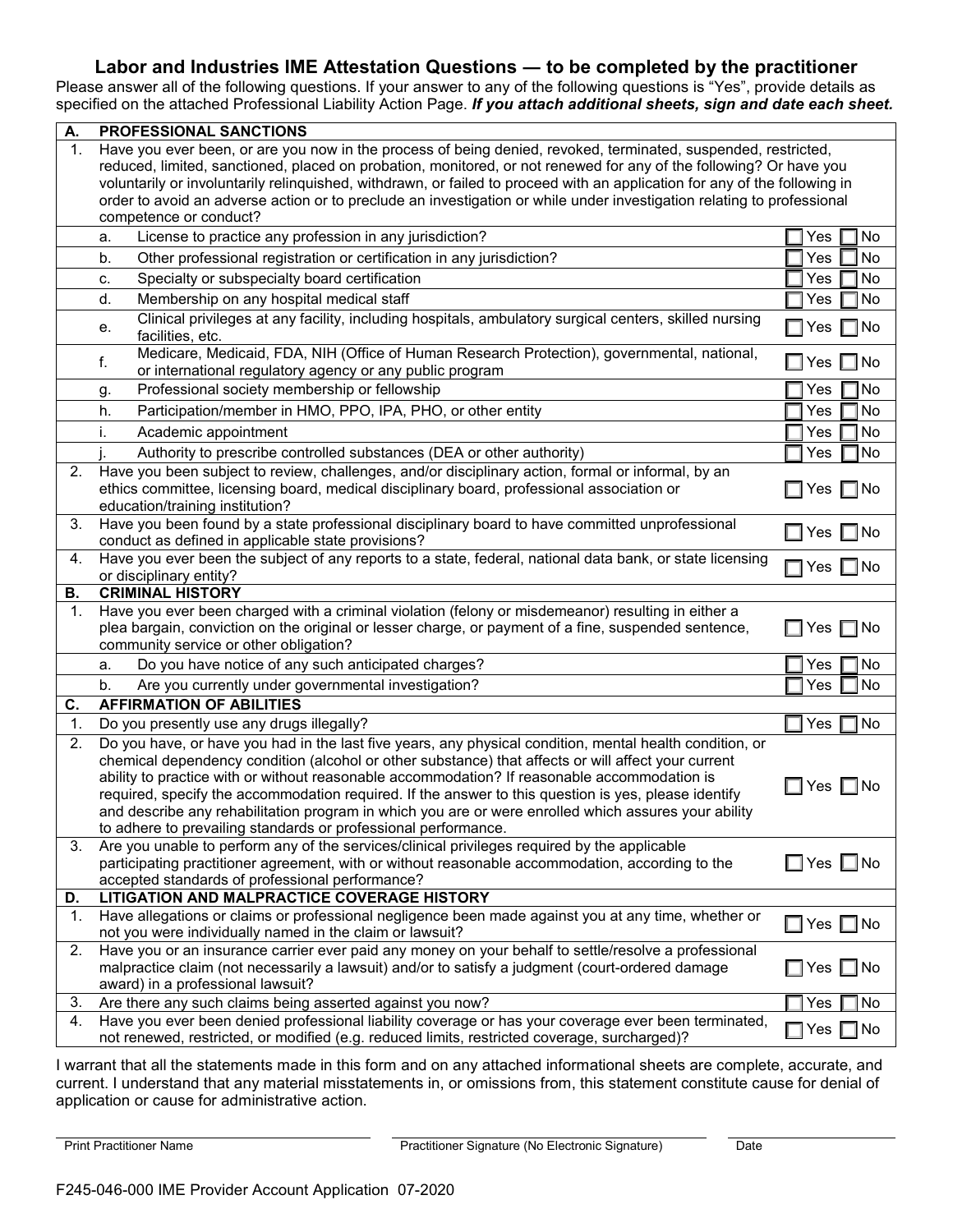Practitioner Name (Print or Type)

| Please list any past or current professional liability claim(s) or lawsuit(s), in which allegations of professional negligence<br>were made against you, whether or not you were individually named in the claim or lawsuit. Please do not include<br>patient names or other HIPAA protected PHI. Photocopy this page as needed and submit a separate page for EACH<br>claim/event. A legible signed practitioner narrative that addresses all of the following details is an acceptable<br>alternative. |
|----------------------------------------------------------------------------------------------------------------------------------------------------------------------------------------------------------------------------------------------------------------------------------------------------------------------------------------------------------------------------------------------------------------------------------------------------------------------------------------------------------|
| Date of Incident:                                                                                                                                                                                                                                                                                                                                                                                                                                                                                        |
| Clinical Details of the incident, with preceding events:                                                                                                                                                                                                                                                                                                                                                                                                                                                 |
|                                                                                                                                                                                                                                                                                                                                                                                                                                                                                                          |
|                                                                                                                                                                                                                                                                                                                                                                                                                                                                                                          |
|                                                                                                                                                                                                                                                                                                                                                                                                                                                                                                          |
|                                                                                                                                                                                                                                                                                                                                                                                                                                                                                                          |
|                                                                                                                                                                                                                                                                                                                                                                                                                                                                                                          |
|                                                                                                                                                                                                                                                                                                                                                                                                                                                                                                          |
| Your role and specific responsibility in the incident:                                                                                                                                                                                                                                                                                                                                                                                                                                                   |
|                                                                                                                                                                                                                                                                                                                                                                                                                                                                                                          |
|                                                                                                                                                                                                                                                                                                                                                                                                                                                                                                          |
|                                                                                                                                                                                                                                                                                                                                                                                                                                                                                                          |
|                                                                                                                                                                                                                                                                                                                                                                                                                                                                                                          |
|                                                                                                                                                                                                                                                                                                                                                                                                                                                                                                          |
|                                                                                                                                                                                                                                                                                                                                                                                                                                                                                                          |
|                                                                                                                                                                                                                                                                                                                                                                                                                                                                                                          |
| Subsequent events, including patients outcome                                                                                                                                                                                                                                                                                                                                                                                                                                                            |
|                                                                                                                                                                                                                                                                                                                                                                                                                                                                                                          |
|                                                                                                                                                                                                                                                                                                                                                                                                                                                                                                          |
|                                                                                                                                                                                                                                                                                                                                                                                                                                                                                                          |
|                                                                                                                                                                                                                                                                                                                                                                                                                                                                                                          |
|                                                                                                                                                                                                                                                                                                                                                                                                                                                                                                          |
|                                                                                                                                                                                                                                                                                                                                                                                                                                                                                                          |
| Date suit of claim was filed:<br>Name of Insurance Carrier that handled the claim:                                                                                                                                                                                                                                                                                                                                                                                                                       |
|                                                                                                                                                                                                                                                                                                                                                                                                                                                                                                          |
| Address of above carrier<br>City<br><b>State</b><br>Zip Code                                                                                                                                                                                                                                                                                                                                                                                                                                             |
|                                                                                                                                                                                                                                                                                                                                                                                                                                                                                                          |
| Your status in the legal action<br><b>Primary Defendant</b><br>Co-Defendant<br>Other                                                                                                                                                                                                                                                                                                                                                                                                                     |
| Current status of suit or other action:                                                                                                                                                                                                                                                                                                                                                                                                                                                                  |
|                                                                                                                                                                                                                                                                                                                                                                                                                                                                                                          |
|                                                                                                                                                                                                                                                                                                                                                                                                                                                                                                          |
| Date of settlement, judgment or dismissal:                                                                                                                                                                                                                                                                                                                                                                                                                                                               |
| If case was settle out of court, or with a judgement, settlement amount attributed to you?<br>\$                                                                                                                                                                                                                                                                                                                                                                                                         |

Print Practitioner Name **Practitioner Signature (No Electronic Signature)** Date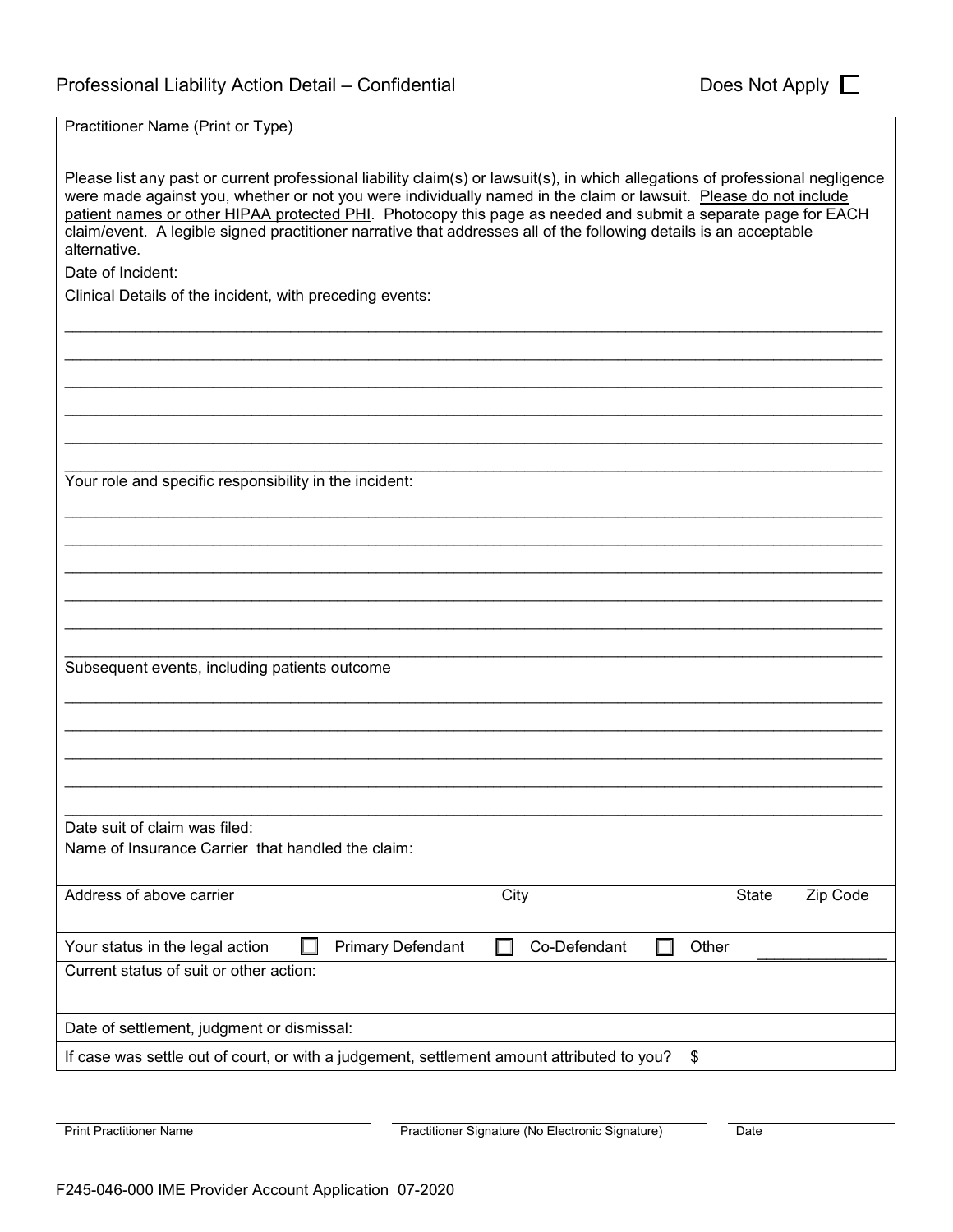# **IME Provider Agreement**

The Industrial Insurance Program is authorized by Washington State law, [Title 51 Revised Code of](http://app.leg.wa.gov/rcw/default.aspx?cite=51)  [Washington \(RCW\),](http://app.leg.wa.gov/rcw/default.aspx?cite=51) and is administered by the Department of Labor and Industries. IME services are provided according to **Title 51 RCW, Washington Administrative Code (WAC) Chapter 296-23**, and policies by the department, including medical coverage decisions.

Issuance of a provider number does not guarantee that all services billed by a provider will be paid by the department. Payments will be made according to the department Medical Aid Rules and Fee Schedule as updated annually and according to department policy. The department will only reimburse for covered services, provided to injured workers by approved providers.

I (the IME provider),

(print or type name)

agree to and accept all the terms of this agreement and to follow all applicable federal and Washington State statues, rules, and policies. I will provide independent, objective and timely medical opinions for all IMEs I conduct. I understand that it is the expectation of the department that all workers will be treated with dignity and respect. I understand that my performance will be measured by the quality of my examination and report, and not by whether my recommendations are perceived as favorable or unfavorable to the parties involved. I understand that the approval of my application does not guarantee that I will receive any IME referrals from the department.

The provider agrees:

- 1. To meet and maintain all applicable state and/or federal licensing or certification requirements to assure the department of the provider's qualifications to perform services for injured workers.
- 2. To comply with Washington State Law [Title 51 RCW,](http://app.leg.wa.gov/rcw/default.aspx?cite=51) Washington Administrative Code (WAC), including but not limited to [Chapter 296-23](http://app.leg.wa.gov/wac/default.aspx?cite=296-23) and policies adopted by the department, including fee schedules and medical coverage decisions. The provider who treats or provides a service to an injured or ill worker who is covered under the department's jurisdiction, accepts the requirements for [Title 51](http://app.leg.wa.gov/rcw/default.aspx?cite=51)  [RCW,](http://app.leg.wa.gov/rcw/default.aspx?cite=51) and the WACs, including but not limited to Chapter [296-20,](http://app.leg.wa.gov/wac/default.aspx?cite=296-20) [296-21,](http://app.leg.wa.gov/wac/default.aspx?cite=296-21) [296-23,](http://app.leg.wa.gov/wac/default.aspx?cite=296-23) and [296-23A,](http://app.leg.wa.gov/wac/default.aspx?cite=296-23A) and policies adopted by the department, including fee schedules and medical coverage decisions.
- 3. To be reasonably available to testify at the Board of Industrial Insurance Appeals (Board) or by deposition. Reasonably available to all parties means cooperation in the timely scheduling of the pretestimony conference and testimony.
	- a. Doctor testimony is preferred to be taken in person and may be required by an Industrial Appeals Judge. Examiners who travel to conduct exams in Washington must be willing and able to return to testify if called to do so.
- 4. To accept the department or self-insured employer's payment as sole and complete remuneration for services provided to the worker as required by Washington State law. The provider agrees not to bill a worker for:
	- a. Services covered by the industrial insurance program which are related to the industrial injury or occupational disease;
	- b. The difference between the billed and paid charges.

In the event a provider believes additional funds are due, the provider may submit a Provider's Request for Adjustment Form to the department for consideration in accordance with the instructions contained on the Remittance Advice.